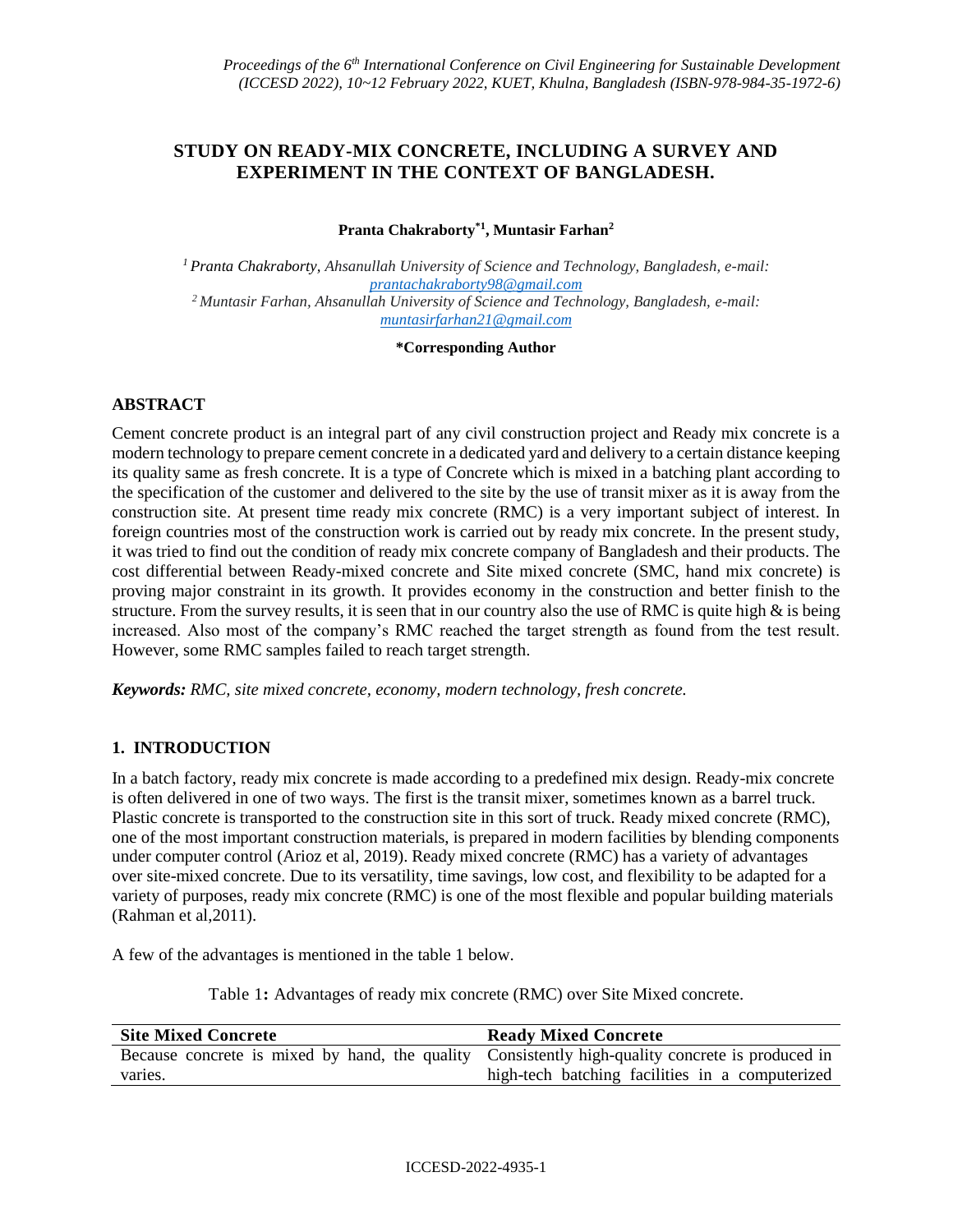|                                                                                                                                                | environment, allowing for construction to be<br>completed in half the time.                                                                                                         |
|------------------------------------------------------------------------------------------------------------------------------------------------|-------------------------------------------------------------------------------------------------------------------------------------------------------------------------------------|
| Manual mixing takes more time, thus the project<br>will take longer to complete.                                                               | Concrete in large amounts can be ordered. This<br>helps the organization to grow and handle projects<br>of any size.                                                                |
| Give it a little longer. Because the mixer will be too<br>tiny to satisfy the requirement, repeated mixing is<br>required for high quantities. | There was no waste of raw resources on site.<br>Everything is pre-mixed and tailored to the needs<br>of the consumer.                                                               |
| Due to manual mixing, a significant amount of raw<br>material is wasted.                                                                       | Raw materials are chosen following a thorough<br>inspection.                                                                                                                        |
| Raw material quality is tested manually or not at all.                                                                                         | Consistently high-quality concrete is produced in<br>high-tech batching facilities in a computerized<br>environment, allowing for construction to be<br>completed in half the time. |
|                                                                                                                                                |                                                                                                                                                                                     |

## **2. HISTORY**

#### **2.1. Global**

 $\overline{a}$ 

RMC was first invented in Germany in 1903, but because to transportation constraints, commercial delivery proved impossible. In 1913, the first commercial delivery was made in Baltimore, Maryland, United States. In 1926, the first revolving drum transit mixer was invented. A RMC factory was established in 1931 for the development of Heathrow Airport in London. In the mid-1990s, the UK had over 1100 RMC factories, which consumed about 45 percent of the cement produced there. In 1997, 5850 firms in Europe produced a total of 305 million cusecs of RMC.RMC factories consumed roughly 72 percent (more than 2/3rd) of cement produced in the United States by 1990. The first RMC factory in Japan was established in 1949. By 1992, Japan had become the world's largest producer of RMC, with 18196 million tons produced. The RMC business is well developed in many other nations throughout the world, including some developing countries like Taiwan and Malaysia.

### **2.2 Asia**

RMC plants originally appeared in India in the 1950s, and their use was limited to major building projects such as the Bhakra Dam, which was one of the first to use RMC. RMC was later employed for other huge projects such as long-span bridge building, industrial complexes, and so forth. Puna was the site of the first RMC plant, which opened in 1993.

#### **2.3 Bangladesh**

Ready-Mix Concrete is a form of concrete that is made to a specific recipe at a factory or batching plant and then delivered to a job site using truck-mounted transit mixers. This produces a precise mixture, allowing for the development and use of specialised concrete mixtures on construction sites. The first readymix facility was created in the 1930s, but it was not until the 1960s that the industry began to grow dramatically, and it has continued to grow since then. RMC was first launched in Bangladesh in 1991.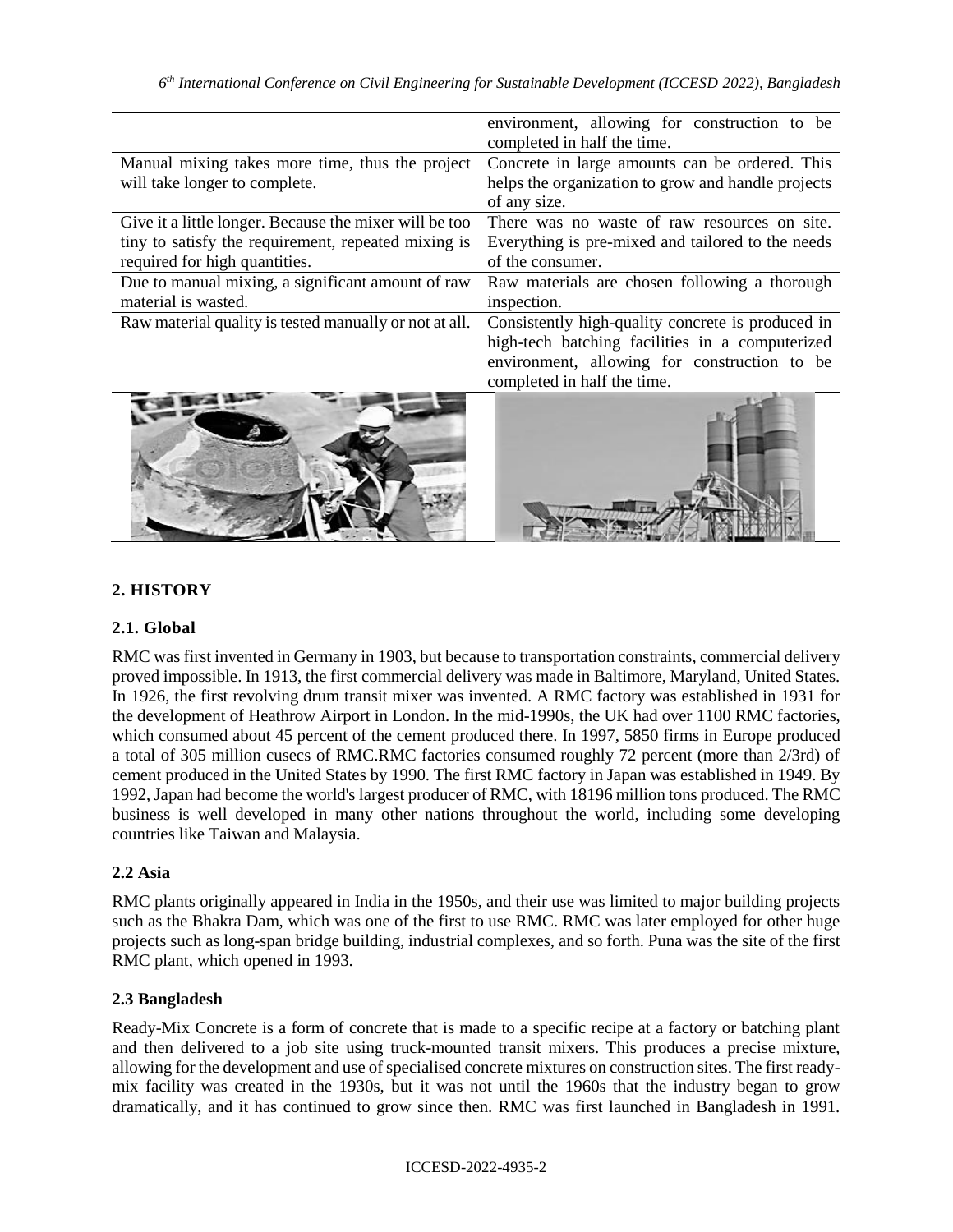*6 th International Conference on Civil Engineering for Sustainable Development (ICCESD 2022), Bangladesh*

(Monem). In recent years, many ready-mix concrete companies have sprouted up in Bangladesh. Concord, NDE, SANY, Shah Cement, Crown Cement, and Abdul Monem are just a few examples of concrete that has been pre-mixed.

There have some figure showing how the ready-mix concrete process began from start.





Germany



In 1913 The first delivery of RMC was made in BALTIMORE



In 1926 The First Transit Mixer was produced for delivering the concrete



In 1931



In 1953 in India



**In Mid 1990** 



In USA by 1990 Around 72% (more than 2/3rd) of cement produced was being used by various RMC plants.



In Europe in 1997 There were 5850 companies producing a total of 305 million cusecs of RMC.



In 1993 The first RMC Plant was setup in Pune.

Figure 1: Ready-mix concrete process began

## **3. TYPES OF RMC**

- 1*.* Transit mixed concrete
- 2. Shrink mixed concrete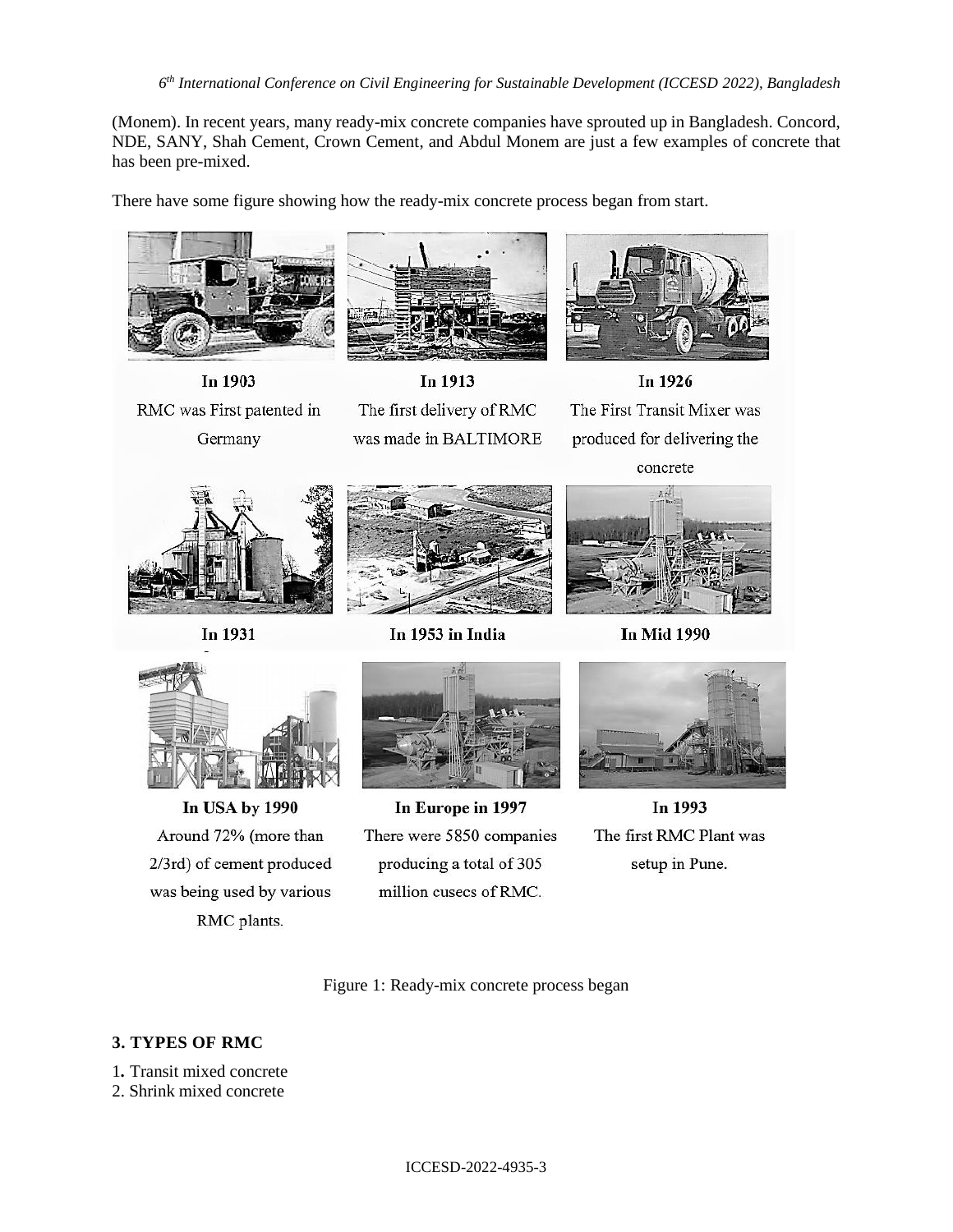### 3. Central mixed concrete.

### **3.1 Transit mixed concrete**

Transit mixed Ready Mix Concrete is defined as components that are batched at a central plant and thoroughly mixed in the truck while in transit. The water is kept separate from the cement and aggregates throughout transit, allowing the concrete to be mixed shortly before being placed on the job site (Rahman et al, 2011).

### **3.2 Shrink mixed concrete**

During transit, the concrete is partially mixed in the plant mixer and then balanced in the truck-mounted drum mixer. The amount of mixing done in the transit mixer is determined by how much mixing is done in the central mixing plant. To determine the amount of mixing required by the drum mixer, tests should be undertaken (Sen et al, 2016).

### **3.3 Central mixed concrete**

Central-mixed Ready Mix Concrete is defined as RMC that is mixed at the factory and then transported in a truck-mixer or agitator truck. Centrally mixed ready mix concrete is frequently used in our country (Rahman et al, 2011).

### **4. PROCESS OF READY MIX CONCRETE**

Show the process of ready-mix concrete in figure:



**Batching** 



**Mixing** 





Transit mixture



Figure 2: Process of Ready Mix Concrete (Pitroda et al, 2014).

## **5. APPLICATIONS OF READY MIX CONCRETE (RMC) IN THE CONSTRUCTION INDUSTRY**

Show the application (where it uses mainly) of ready-mix concrete in figure: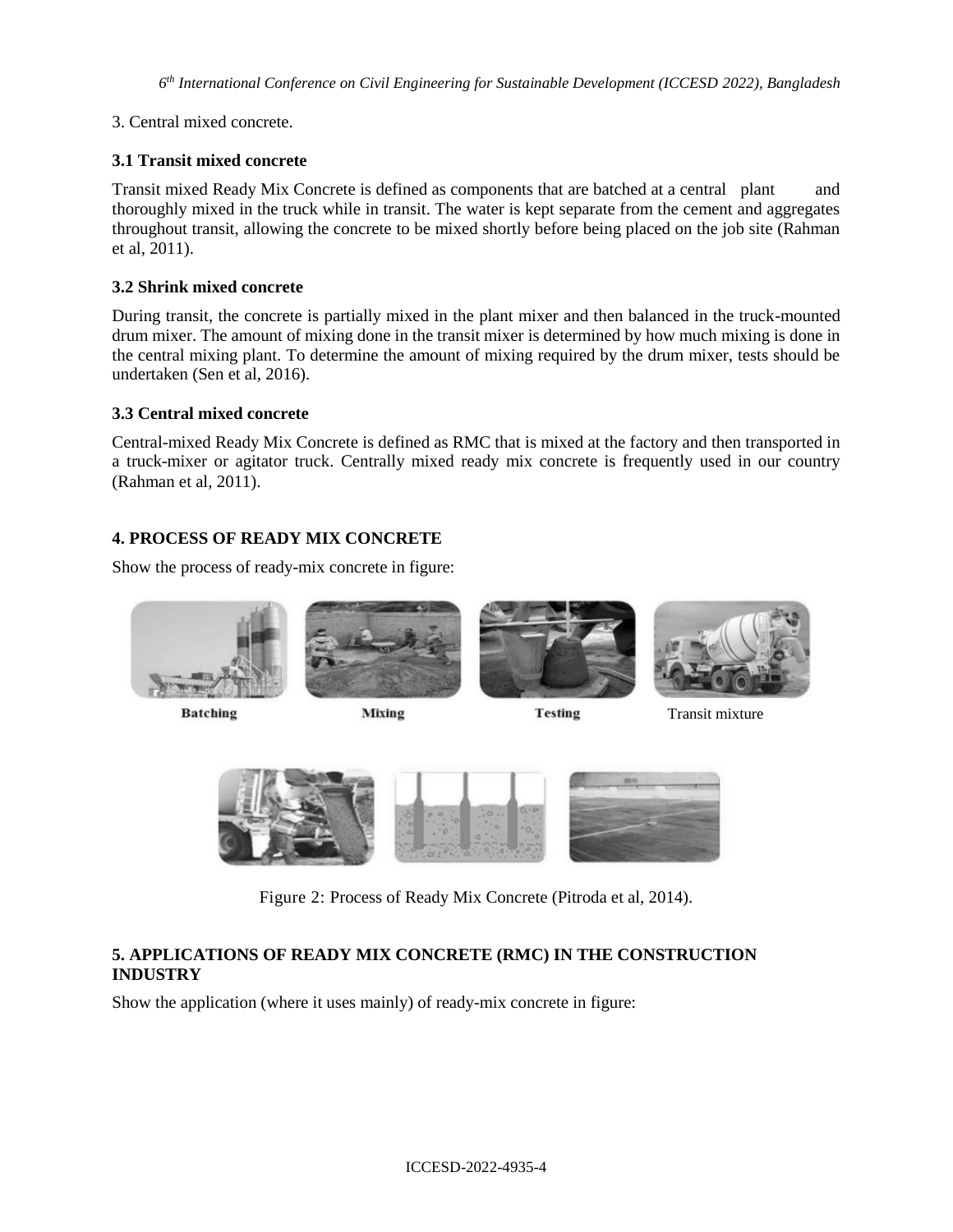*6 th International Conference on Civil Engineering for Sustainable Development (ICCESD 2022), Bangladesh*



Figure 3: Applications of Ready Mix Concrete (Pitroda et al, 2014).

## **6. SIGNIFICANCE**

We may save time and money on labour costs by employing ready mix concrete (RMC). Ready-mix concrete can be utilized in the following locations:

- 1. Major infrastructure projects such as dams, roads, bridges, tunnels, and canals.
- 2. For concrete pouring in congested places where material storage is impossible.
- 3. Sites with a high volume of visitors that causes issues.
- 4. When there are fewer supervisors and labourers.
- 5. To reduce the amount of time spent on building, etc.
- 6. Massive industrial and residential construction projects.

### **7. ECONOMIC GROWTH**

RMC is a revolutionary concrete concept in Bangladesh's construction business that was established a decade ago. It was initially not adopted by contractors because it is expensive due to its large equipment and machineries, as well as the high tax on RMC and the easy availability of manpower at a lower rate, but as time passed, they realized that it is cheaper in large or medium scale projects because it requires less time, manpower, and has a higher strength than site mix concrete. As a result, it saves time and money in the long run. In comparison to site mix concrete, RMC is also environmentally favourable because it eliminates noise and air pollution by mixing in a closed chamber (Pitroda et al, 2014)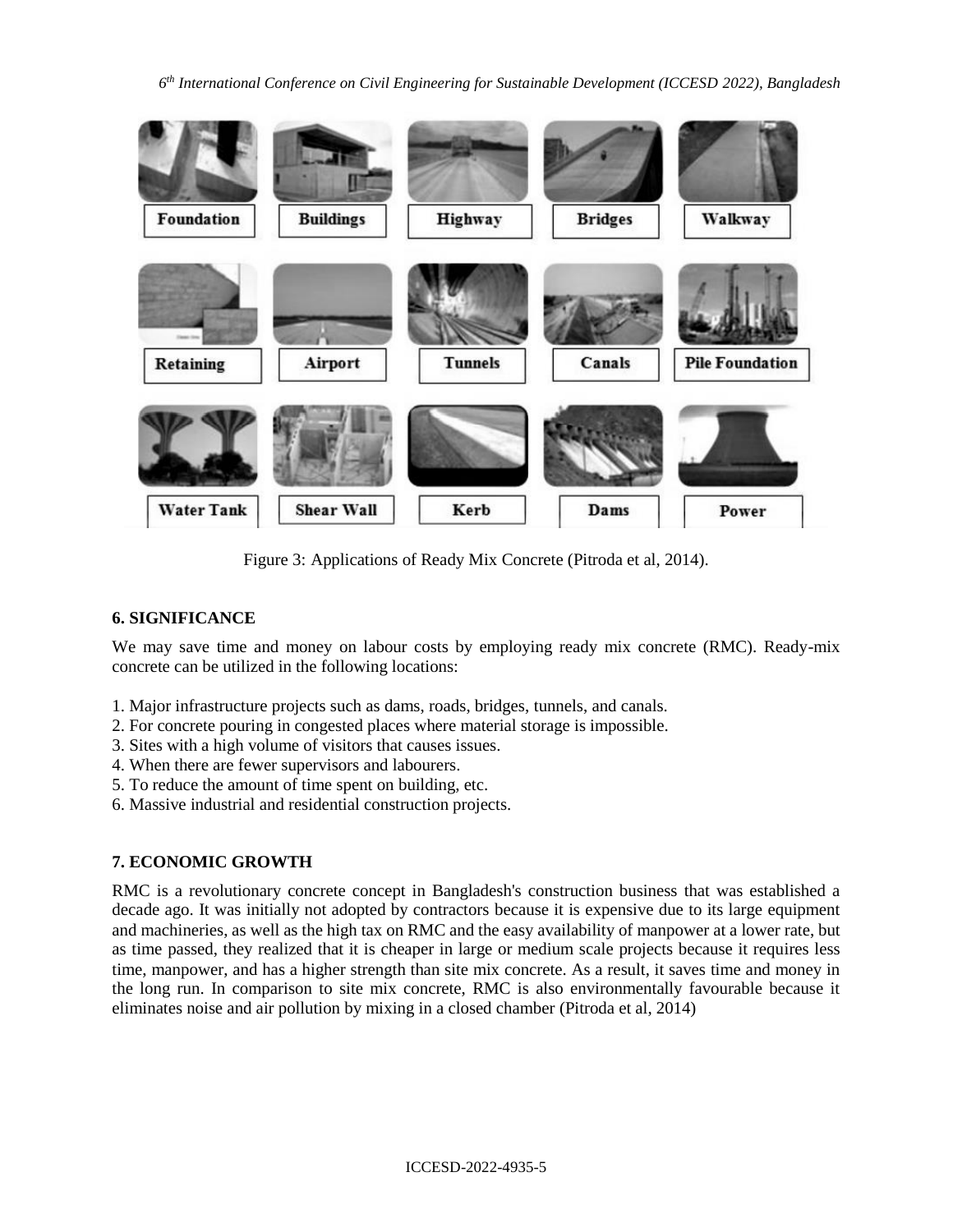### **8. READY MIX CONCRETE (RMC) SPECIFICATIONS**

- 1. Concrete of higher grade is produced.
- 2. On-site storage of basic materials is eliminated.
- 3. Hiring plant and machinery are no longer in use.
- 4. There is no waste of fundamental ingredients.
- 5. Concrete production-related labour is no longer required.
- 6. The amount of time necessary is drastically reduced.
- 7. Noise and dust pollution at the construction site are decreased.
- 8. There is no waste on the job site.
- 9. It is eco-friendly.

## **9. LIMITATIONS OF READY MIX CONCRETE (RMC)**

- 1. A large initial investment is required.
- 2. Expensive for modest projects (small quantity of concrete).
- 3. Requires an efficient transit infrastructure from the R.M.C. to the site.
- 4. If the right dose of admixture is not delivered, a traffic jam or vehicle failure will occur.
- 5. Workers should arrive on site ready to pour the concrete and vibrate and compact it.

### **10. SURVEY ON RMC IN BANGLADESH**

Numerous forms of data, such as production per month, cost, manufacturing strength range, target strength gain, travel time, and so on, were obtained from various reputable ready mix companies during the course of these studies. These figures are quite valuable for comparing the activity of different businesses. The following is a graph and bar-chart representation of the questionnaire form and survey data:



Figure 4: Production of various companies (2010)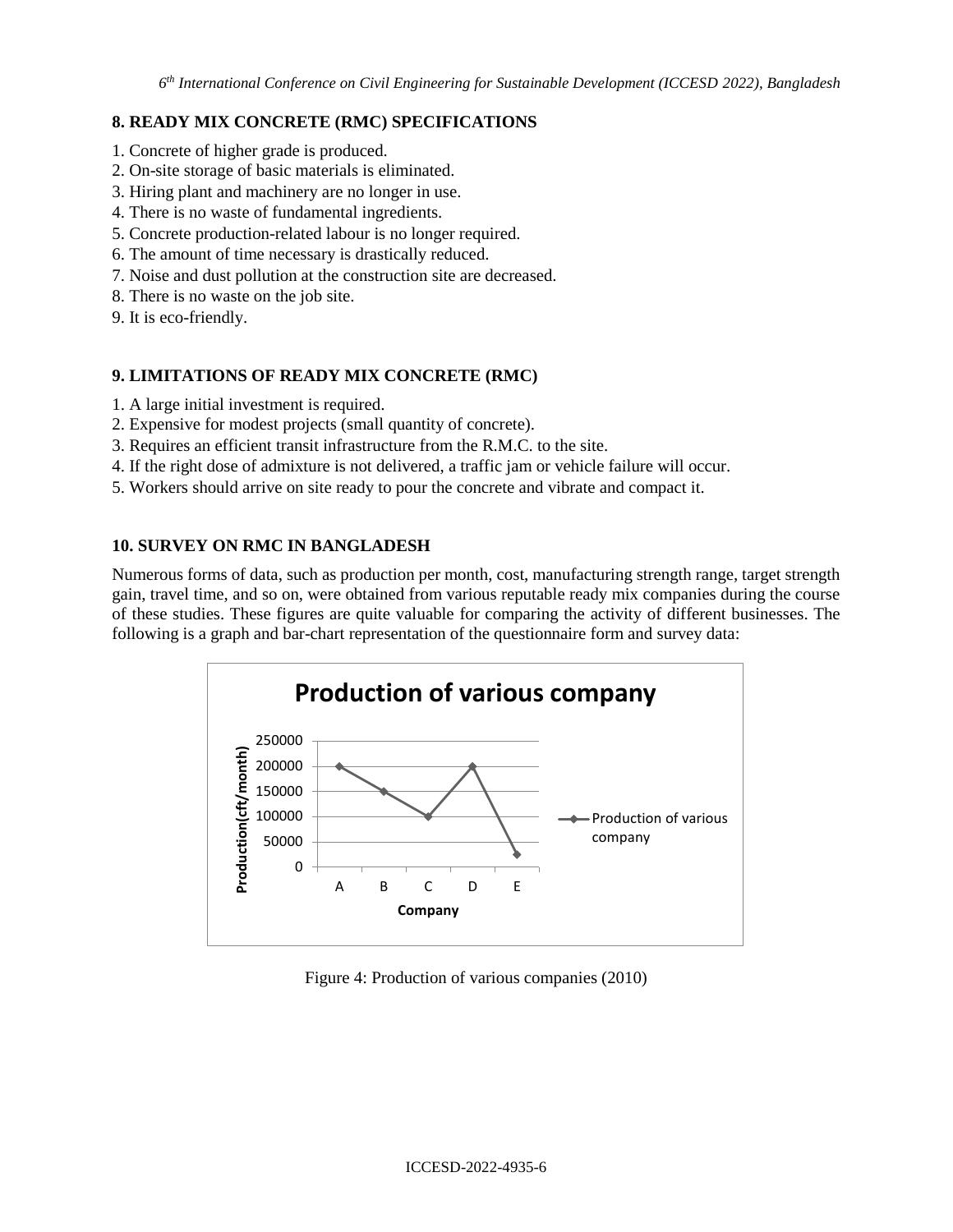

Figure 5: Cost comparison of various companies (2010)



Figure 6: Maximum travel time of various companies (2010)



Figure 7: Bar chart of gaining strength of various companies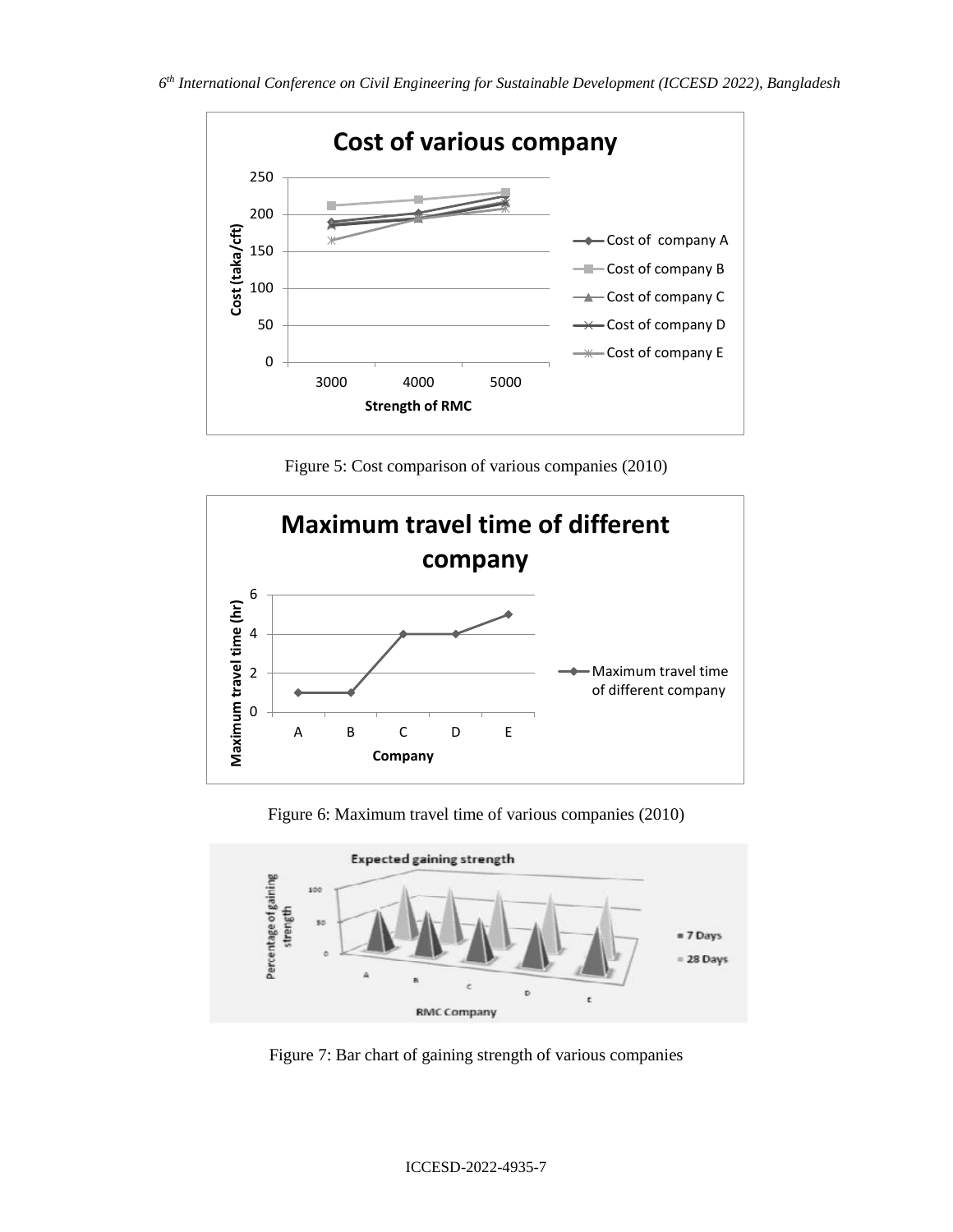Now show in graph (a) and (b) indicates that with an increase in casting delay time the strength of concrete increases (after an initial setting time until it cast). But after an optimum time, the strength of concrete begins to decrease.



Figure 8: (a) compressive strength vs. Casting delay time (for w/c ratio 0.5); (b) compressive strength vs. Casting delay time (for w/c ratio 0.6).

## **11. EXPERIMENTAL PROGRAM READY MIXED CONCRETE (RMC) AND SITE MIXED CONCRETE (SMC)**

The slump test is used to determine whether or not a concrete mix is workable. The measured slump must fall within a certain tolerance, or range, of the intended slump. Concrete workability is primarily determined by consistency; wetter mixtures are more workable than drier mixes, but workability of concrete of the same consistency can vary. It's also known as the relative fluidity of freshly mixed concrete, which indicates how workable it is. Now showing graph from experimental data which indicate comparison between RMC and SMC.



Figure 9: Slump value of Travel time for RMC and SMC.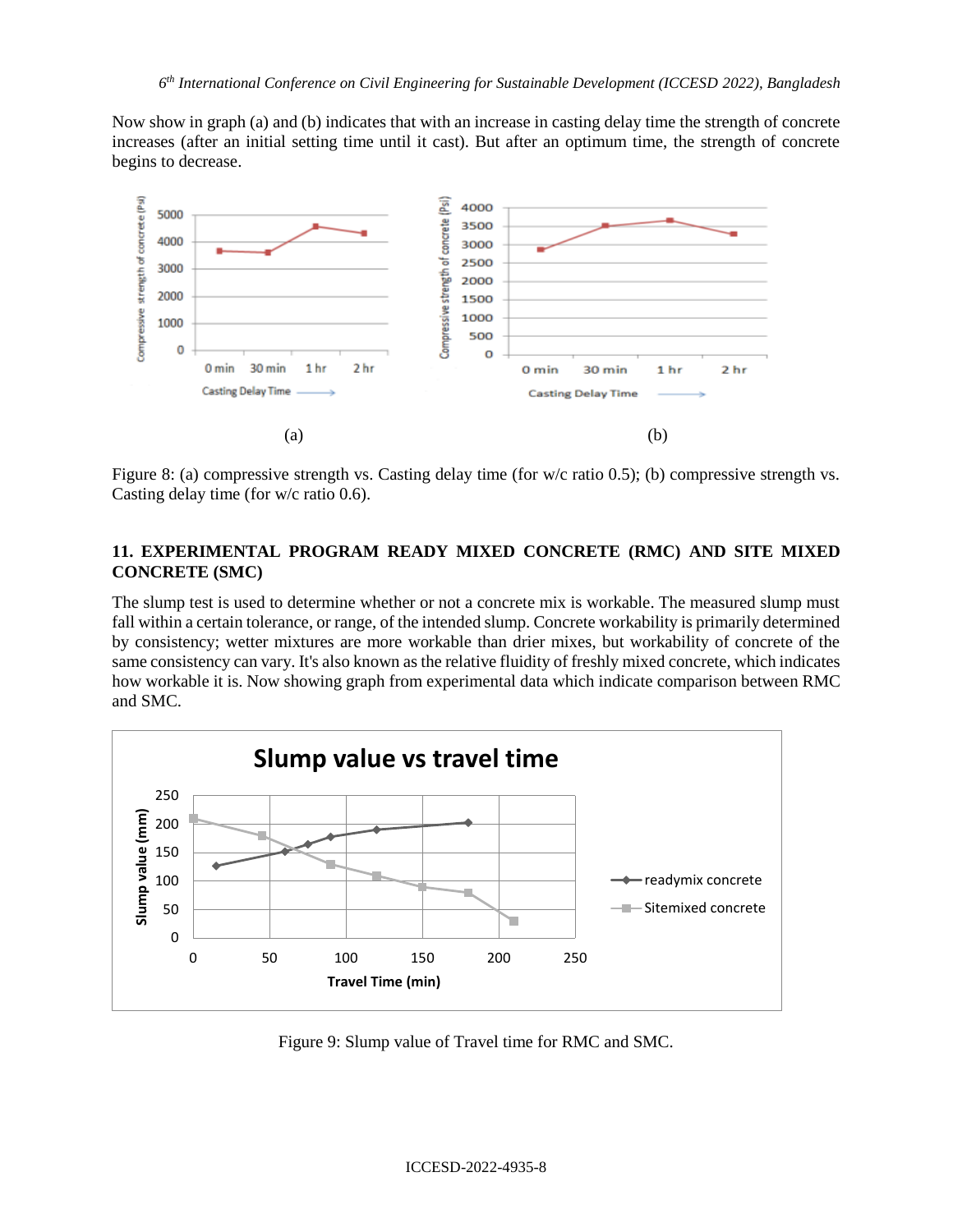

Figure 9: Percentage of strength value of slump value for RMC and SMC.

### **12. CONCRETE IN A STANDARD READY-MIX VERSION VS. CONCRETE IN A SITE-MIX VERSION**

For major projects requiring a huge volume of concrete, ready-mix concrete is usually recommended. Site mixing is a preferable alternative for minor projects and restorations with a lesser concrete volume. A large region can be served by a centralized concrete batching facility. Site-mix trucks can reach areas that regular trucks cannot, such as rural places. Despite the fact that the plants are in industrial zones, the delivery trucks can service residential districts or inner cities. The same features apply to site-mix vehicles. The quality of site mixed concrete is not comparable to ready mixed concrete that is weighed because it is volumetrically metered.

# **13. CONCLUSIONS**

Ready Mixed Concrete (RMC) is a new method of producing concrete in large quantities distant from the actual placement site. RMC is a ready-to-use product. It is widely used all around the world. In Bangladesh, there are enough ready mix concrete producers to accommodate consumer demand. The general public has little knowledge about and trust in ready-mix concrete. Despite its increased cost, ready-mix concrete is often preferable for many projects. When materials are required in a plant environment, the quality of readymix concrete is higher, and batch variance is small. It increases the structure's strength while also increasing its durability. It cuts down on both noise and air pollution. The supervision and labour costs associated with RMC production are lower, and the concrete quality is higher. It's ideal for large-scale industrial and residential projects where time is critical. However ready-mix concrete supplied by corporations frequently fails to reach the necessary strength which show in the figure 9 from survey. Considering its advantages its use should be expanded. As a result, RMC businesses should expand their output while rigidly maintaining the quality of their concrete.

## **REFERENCES**

Özelmacı Durmaz, Ç.Özge & Arıöz, Evren & Arioz According to our research, ready-mix concrete supplied by corporations frequently fails to reach the necessary strength, Omer. (2019). "Process of Ready Mixed Concrete". Conference: 6th International Multidisciplinary Studies Congress at Gaziantep.